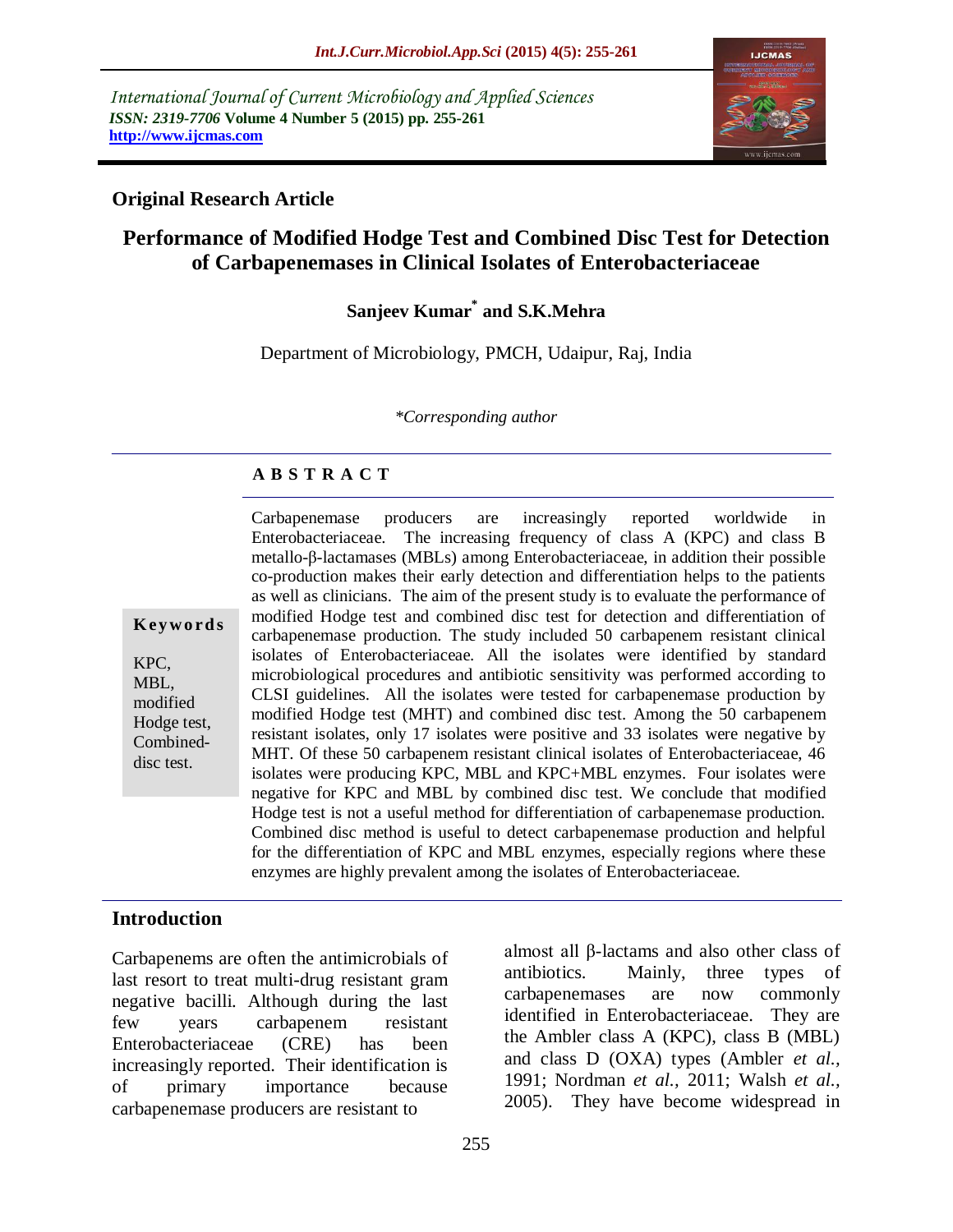several regions of North and South America as well as in Israel, China, Greece (Bratu *et al.,* 2005; Cai *et al.,* 2008; Kitchel *et al.,* 2009; Pournara *et al.,* 2009) and India (Datta *et al.,* 2012). The Enterobacteriaceae isolates that harbour both MBL and KPC carbapenemases are increasingly recovered from clinical specimens and this has led to difficulty to differentiating and identifying these enzymes (Bansal *et al.,* 2013). Various techniques can be used for detecting production of carbapenemase enzymes, like phenotypic to advanced molecular techniques. A number of simple phenotypic tests most of them in the disk diffusion format; have been described and evaluated as methodologies for the specific detection of carbapenemase producing organisms. The modified Hodge test (MHT) has been widely used as a general phenotypic method for the detection of carbapenemase activity (Bansal *et al.,* 2013), and it is the only recommended method by the CLSI, for carbapenemase detection (CLSI, 2011).

It is based on the inactivation of a carbapenem by carbapenemase producing strains that enables a carbapenem susceptible indicator strain to extend growth towards a carbapenem disk, along the streak of inoculums of the tested strain. The assay is useful for the detection of a carbapenemase-mediated mechanism of resistance to carbapenems but does not provide information regarding the type of carbapenemase involved. Moreover, there have been reports of false-positive results, mostly generated by CTX-M-producing strains with reduced outer membrane permeability, and some investigators have raised the problem of difficulties in the interpretation of the clover leaf test for weak carbapenemase producers, particularly for MBL production in *Enterobacteriaceae.*<sup>12</sup> Several inhibitor based methods have been developed for the detection of MBLs and KPCs (Pasteran *et al.,* 2009; Franklin *et al.,*

2006; Tsakris *et al.,* 2009). Therefore, practical and accurate phenotypic approaches are urgently needed to differentiate the horizontally acquired mechanisms or reduced susceptibility to carbapenems among Enterobacteriaceae in the clinical laboratory. The aim of this study was to evaluate the phenotypic methods such as modified Hodge test and combined disc test for detection of carbapenemases in clinical isolates of Enterobacteriaceae.

## **Materials and Methods**

## **Bacterial strains**

The study includes non-duplicate isolates of *Enterobacteriaceae* are obtaining from different clinical samples. The clinical samples included in the study are pus, wound swabs, body fluids, sputum, throat swab and endotracheal secretions were submitted to the microbiology laboratory. The standard microbiological techniques used for the isolation and identification of the isolates. The *E. coli* ATCC 25922 and *Klebsiella pneumoniae* ATCC BAA-1705 strains were used for quality control.

## **Antimicrobial susceptibility testing and phenotypic screening**

The susceptibility test was carried out by Kirby-Bauer disc diffusion technique following the CLSI guidelines and interpretative criteria. Carbapenemase production was screened by disc diffusion; all the isolates with a reduced susceptibility to meropenem (diameter of zones of inhibition,  $\leq$  21mm) were considered as screening positive and further tested by phenotypic confirmatory methods.

#### **Modified hodge test (MHT)**

The test is performed by inoculating a Muller Hinton Agar plate with a 1:10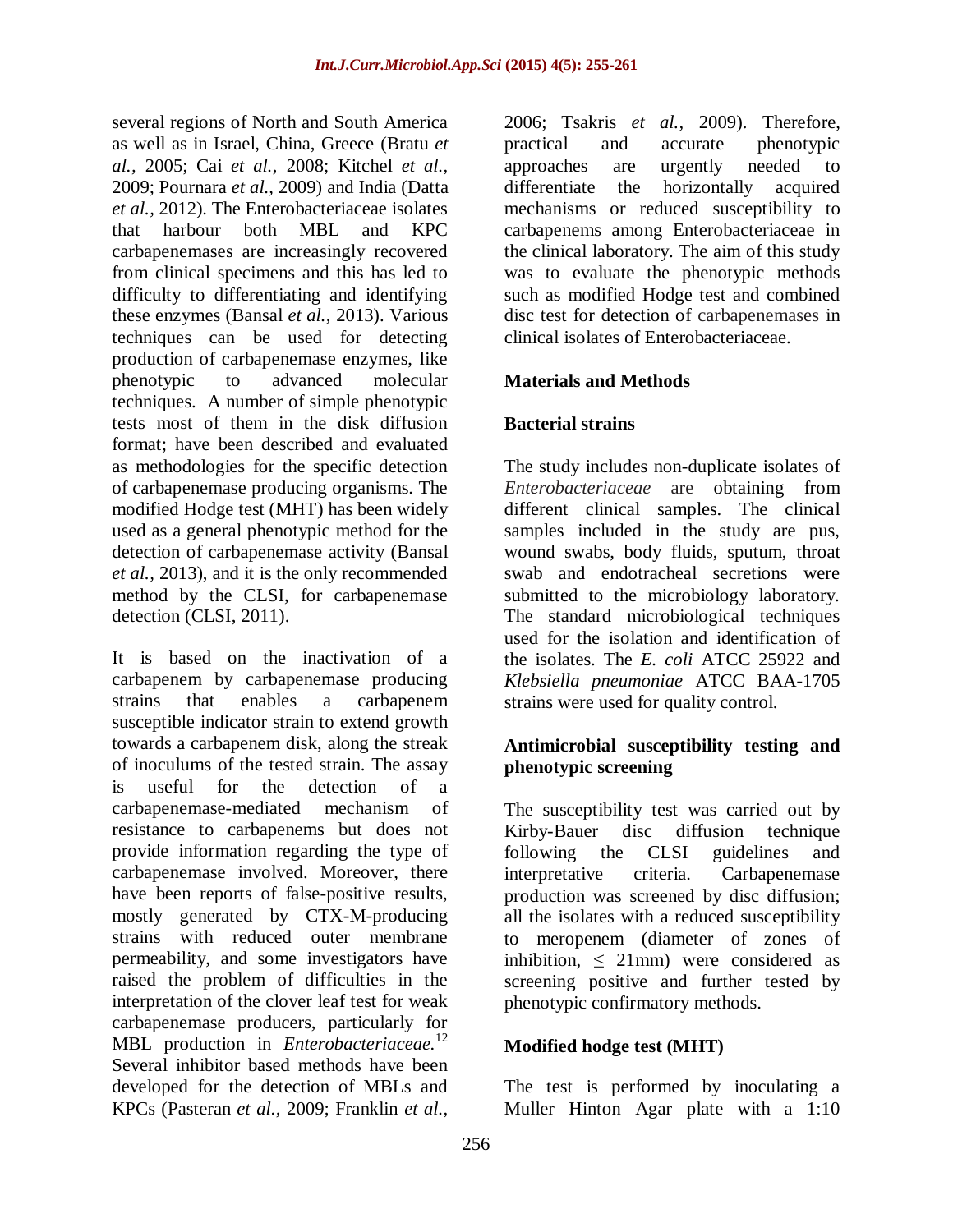dilution of a 0.5McF suspension of susceptible strain *E. coli* ATCC 25922 as describes in the routine disk diffusion CLSI procedure. Then the plate is allowed to dry 3-10 minutes. Next, one carbapenem disk was placed on the plate. Subsequently, by using a 10ul loop, 3-5 colonies of the test and QC organisms, grown overnight on an agar plate, are inoculated onto the plate in a straight line from the edge of the disk. There after incubated for 18-24 hours at 35–  $37^{\circ}$  C and noted the results (CLSI, 2011).

## **Interpretation**

Alteration in the shape (indentation) of the zones of inhibition around the test organism is considered indicative of the presence of a carbapenemase (Fig 1).

#### **Phenotypic method for differentiation of KPC and MBL**

Phenylboronic acid (PBA), EDTA or both along with meropenem disc will be using for detection of KPC and MBL, respectively. The stock solution of PBA in the concentration of 20 mg/ml will be prepared by dissolving PBA in DMSO. Twenty microliters (400 ug of PBA) from this solution will be dispensed onto meropenem discs. The stock solution of EDTA will be prepared by dissolving anhydrous EDTA in distilled water at concentration of 0.1M. Ten microliters (292 ug of EDTA) from this solution will dispense onto meropenem discs. The meropenem discs with inhibitor added will dried and using within 60 minutes.

On Muller Hinton agar plate inoculated with test strain, four discs of meropenem will be using. One disc of meropenem using without any inhibitor, one disc have PBA only, one disc have EDTA only and fourth disc of meropenem have both PBA and

EDTA. The agar plates will be incubated at  $37^0$ C overnight and the diameter of the growth inhibitory zone around these meropenem discs with inhibitor added will compare with that around the plain meropenem disc (Tsakris *et al.,* 2010).

## **Interpretation**

The isolates will considered KPC producing when the growth inhibitory zone diameter around the meropenem disc with PBA and the meropenem disc with both PBA and EDTA will increased ≥5mm will compared with the growth-inhibitory zone diameter around the disc containing meropenem alone.

The isolate will considered MBL producing when the growth inhibitory zone diameter around the meropenem disc with EDTA and the meropenem disc with both PBA and EDTA will increased ≥5mm will compared with the growth-inhibitory zone diameter around the disc containing meropenem alone.

The isolate will considered producing both KPC and MBL enzyme when the growthinhibitory zone diameter around the meropenem disc with both PBA and EDTA will increased ≥5mm will compared with the growth-inhibitory zone diameter around the disc containing meropenem alone while the growth-inhibitory zone diameters around the meropenem disc with PBA and the meropenem disc with EDTA were increased <5mm will compared with the growthinhibitory zone diameter around the disc containing meropenem alone (Fig. 1).

The isolates will consider negative for MBL and KPC production, when none of the three combined-disc tests are positive (Tsakris *et al.,* 2010).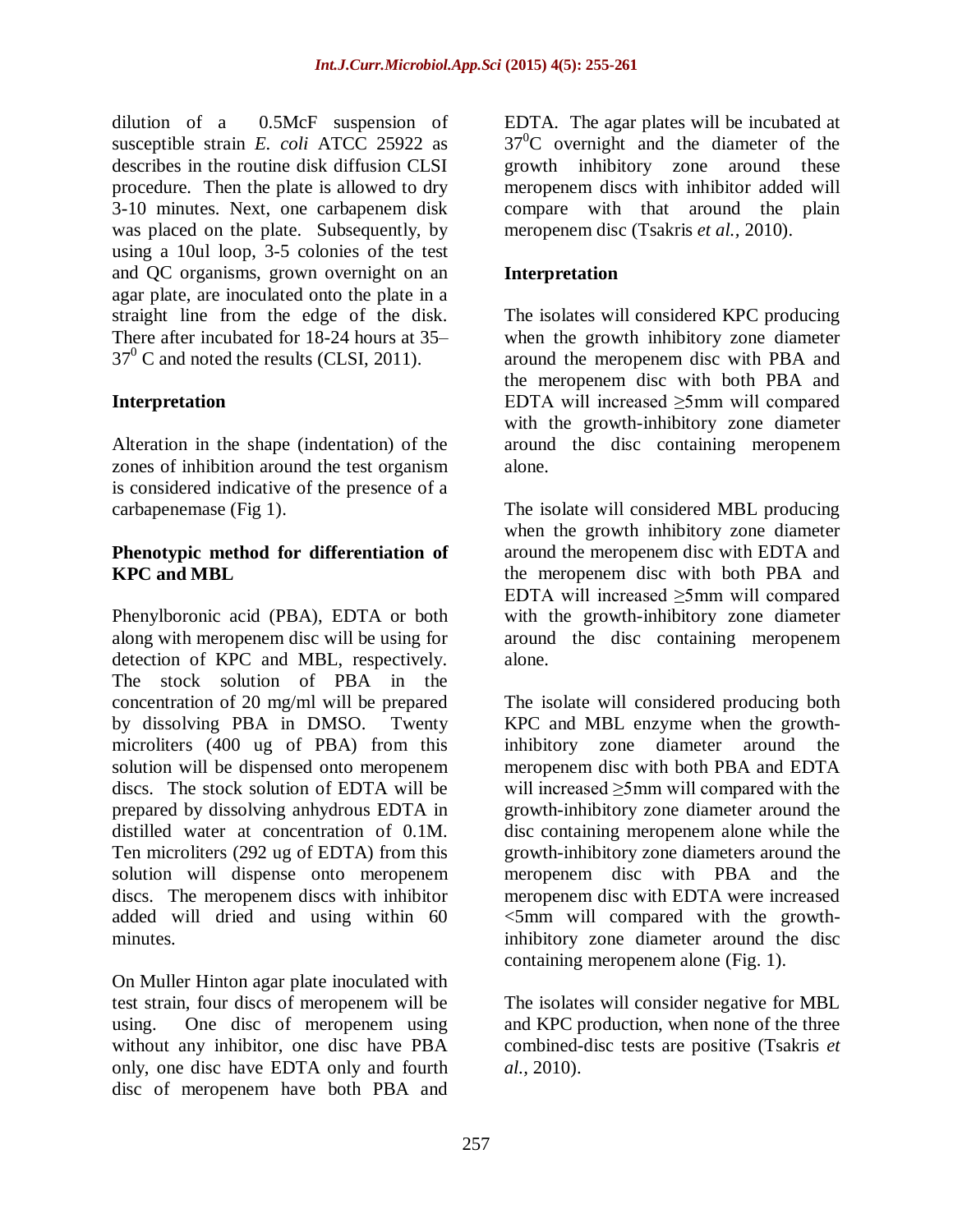## **Result and Discussion**

From the 746 clinical isolates of Enterobacteriaceae, 50 (6.7%) isolates were showed reduced susceptibility to meropenem. Among the 50 isolates of carbapenem resistant Enterobacteriaceae, 28(56%) *E. coli*, 18(36%) *Klebsiella*, 02(4%) *Enterobacter* and 02(4%) *Citrobacter*. All the isolates were tested for carbapenemase by modified Hodge test (MHT) and combined disc test. Among the 50 carbapenem resistant isolates, only 17(34%) isolates were positive and 33(66%) isolates were negative by MHT. Of these 50 carbapenem resistant clinical isolates of Enterobacteriaceae, 46(92%) isolates were producing KPC, MBL and KPC+MBL enzymes. Four isolates were negative for KPC, MBL and both by combined disc test. Among the 46 carbapenemase producing isolates, 09(19.5%) were produced KPC, 28(60.8%) isolates produced MBL and 09(19.5%) isolates produced both KPC+MBL (Table 1).

*Enterobacteriaceae* majorly contribute to the intrinsic human gut flora. They are also capable of colonizing the gut of patients and spreading through the community via the faeco-oral route. Hence the spread of carbapenemase resistant *Enterobacteriaceae* is deeply alarming in a country such as India with a reservoir of more than 1.4 billion people (Nordman *et al.,* 2011; Paterson, 2006).

The evaluation of a simple and accurate laboratory method to detect carbapenemase production in clinical isolates of Enterobacteriaceae is helpful, particularly in countries where multi-drug resistant strains are increasingly reported (Nordman *et al.,* 2011; Schwaber and Carmeli, 2008). Currently MBLs and KPCs are considered a major threat in Enterobacteriaceae,

representing a potential source of clinical failure in patients treated with almost all βlactam antibiotics (Queenan and Bush, 2007; Nordman *et al.,* 2009). In the present study out of 50 crabapenem resistant Enterobacteriaceae, 09(19.5%) were produced KPC, 28(60.8%) isolates produced MBL and 09(19.5%) isolates produced both KPC+MBL. In a study conducted by Bansal *et al.* (2013) and Baraniak *et al.* (2013) they reported KPC producers were more common than the MBL producers, while in our study MBL producers were common.

Although MBL and KPC co-production has been reported in *K. pneumoniae* (Giakkoupi *et al.,* 2009) and currently is widely detected in Enterobacteriaceae. Moreover, KPC and MBL genes are often co-transferred with plasmid-mediated ESBL, fluoroquinolone and aminoglycoside resistant genes. In our study co-production of MBL and KPC (19.5%), which was similar to the study conducted by Tsakris *et al.* (2010) they have reported co-production of MBL and KPC was 21.98%.

Therefore, the simple and reliable phenotypic detection of MBL and KPC carbapenemases is important for clinical and epidemiological purposes, adding to studies on the preliminary characterization of the antimicrobial resistance mechanisms. In this study, we have observed the occurrence of false results of carbapenemase production by the modified Hodge test (MHT) among isolates in which carbapenem reduced susceptibility or resistance was detected. Among the 50 carbapenem resistant isolates, only 17(34%) isolates were positive and 33(66%) isolates were negative by MHT. In contrast to the present study Deshpande *et al.* (2010) reported 91.6% were MHT positive. Furthermore, high false-positive rates have been reported. These are mainly caused by CTX-M type ESBLs and to a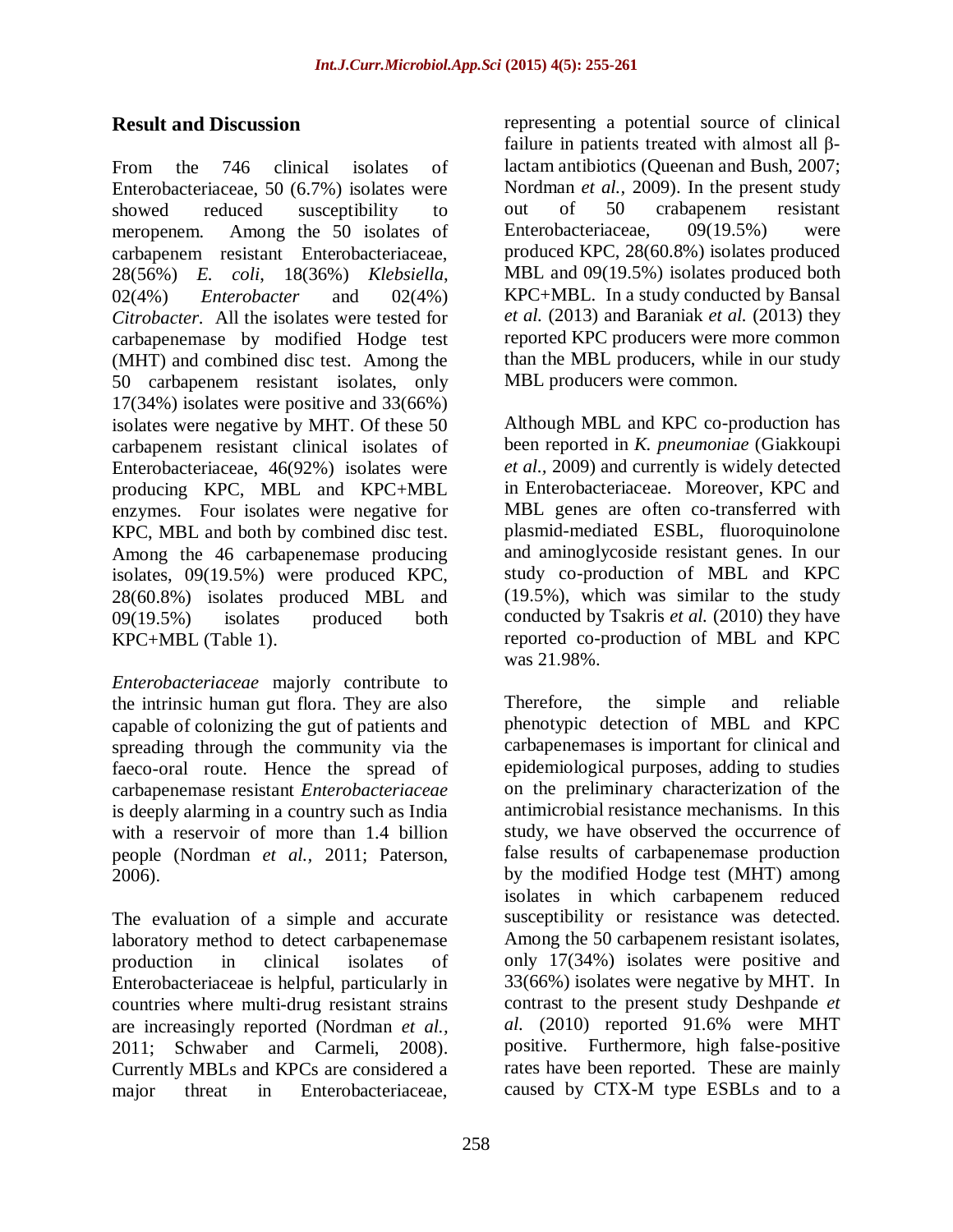lesser extent, AmpC hyperproduction and ESBL production coupled with porin loss or porin mutations (Pasteran *et al.,* 2010; Carvalhaes, 2010). Apart from being technically demanding and time consuming, disadvantages of this test (MHT) include possible interpretation difficulties and the inability to distinguish between different classes of carbapenemases (Tsakris *et al.,* 2009; Hirsch and Tam, 2010).

**Table.1** Detection of carbapenemase production by modified Hodge test and combined disc test among the clinical isolates of Enterobacteriaceae

| <b>Clinical</b>                   | <b>Combined disc test</b> |                          |         |                 | <b>Modified Hodge test</b> |                 |
|-----------------------------------|---------------------------|--------------------------|---------|-----------------|----------------------------|-----------------|
| isolates                          | $*KPC$                    | $^5$ MBL                 | KPC+MBL | <b>NEGATIVE</b> | <b>POSITIVE</b>            | <b>NEGATIVE</b> |
| <b>Escherichia</b><br>coli        | 04                        | 20                       | 01      | 03              | 06                         | 22              |
| <b>Klebsieallae</b><br>pneumoniae | 01                        | 08                       | 08      | 01              | 08                         | 10              |
| <b>Citrobacter</b>                | 02                        | $\overline{\phantom{a}}$ |         |                 | 01                         |                 |
| <b>Enterobacter</b>               | 02                        | $\overline{\phantom{a}}$ |         |                 | 02                         |                 |
| <b>Total</b>                      | 09                        | 28                       | 09      | 04              | 17                         | 33              |

#KPC – Klebsiealla producing carbapenemase

\$MBL – Metallo-β-lactamase

**Fig.1** Detection of Carbapenemase production by modified Hodge test and combined disc test



A. Modified Hodge Test

In recent CLSI document M100-S22, they have mentioned in that, not all carbapenemase-producing isolates of *Enterobacteriaceae* are MHT positive and MHT-positive results may be encountered in isolates with carbapenem resistance mechanisms other than carbapenemase production (CLSI, 2011). However the MHT may not be the ideal phenotypic confirmatory test for all types of

**B. Combined disc test** 

carbapenemase producers and false positives have been reported (Carvalhaes, 2011).

In the present study three combined-discs test employing meropenem alone and with PBA, EDTA or both PBA and EDTA were tested for the differentiation of KPCs and MBLs among the carbapenem resistant Enterobacteriaceae species. The present study gave additional information that the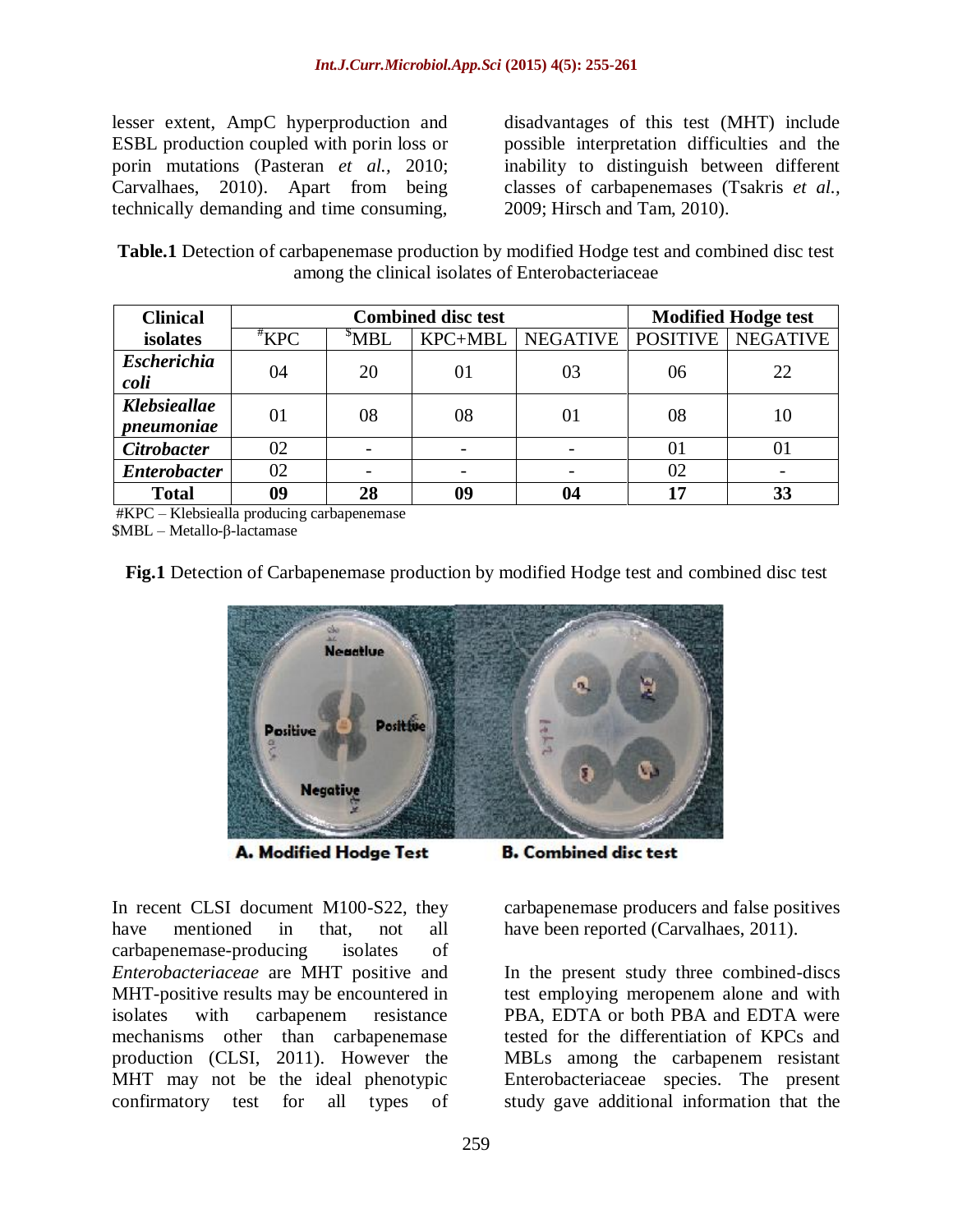combined-disc test using a boronic acid and EDTA compounds as inhibitors and meropenem as the antibiotic substrate can be successfully used for the identification of KPC and MBL enzymes, among the family *Enterobacteriaceae* such as *E. coli, Klebsiella, Citrobacter* and *Enterobacter species*. The current assay has also proposed an additional combined-disc based on the simultaneous use of both inhibitors, PBA and EDTA, in order to detect the coproduction of both MBLs and KPCs. The simultaneous using of both inhibitors seems to restrict the activity of both carbapenemases against meropenem, allowing the detection of isolates that coproduce these enzymes in almost all cases. The present study has clearly shown that in the clinical laboratory the combined use of two inhibitors can clearly detect and differentiate carbapenemase production.

Carbapenem resistant *Enterobacteriaceae* (CRE) have been considered as one of the greatest threats to the global health care in this century. We conclude that modified Hodge test is not a useful method for differentiation of carbapenemase production and combined disc test for MBL and KPC production is accurate, cost-effective, easy to perform and also useful for clinical laboratories to promptly report any isolate with carbapenemase activity to the hospital infection control team, to allow the implementation of appropriate contact isolation precautions.

## **References**

- Ambler, R.P., *et al.* 1991. A standard numbering scheme for the class A Blactamases. *Biochem. J.,* 276: 269–272.
- Bansal, M., Vyas, N., Sharma, B., *et al.*  2013. Differentiation of carbapenemase producing Enterobacteriaceae by triple disc test.

*Indian J. Basic Appl. Med. Res.,* 3: 314–320.

- Baraniak, J., Fiett, M., Herda, E., *et al.*  2013. Species distribution, clonal structure and carbapenemase types of carbapenemase-producing Entero bacteriaceae in European and Israeli hospitals comparative study. www.congrex.ch/.../2013.ECCMID13.
- Bratu, S., Landman, D., Haag, R., *et al.*  2005. Rapid spread of carbapenemresistant *Klebsiella pneumoniae* in New York city: a new threat to our antibiotic armamentarium. *Arch. Intern. Med.,* 165: 1430–5.
- Cai, J.C., Zhou, H.W., Zhang, R., *et al.*  2008. Emergence of *Serratia marcens, Klebsiella pneumoniae* and *Escherichia coli* isolates possessing the plasmidmediated carbapenem-hydrolyzing βlactamase KPC-2 in intensive care units of a Chinese hospital. *Antimicrob. Agents Chemother.,* 52: 2014–8.
- Carvalhaes, C.G. 2010. Cloverleaf test (modified Hodge test) for detecting carbapenemase production in Klebsiella pneumoniae: be aware of false positive results. *J. Antimicrob. Chemother.,* 65: 249–251.
- Clinical and Laboratory Standards Institute, 2011. Performance standards for antimicrobial susceptibility testing;  $20<sup>th</sup>$ informational supplement. CLSI document M100-S21. CLSI, Wyne, PA.
- Datta, P., Gupta, V., Garg, S., *et al.* 2012. Phenotypic method for differentiation of carbapenemases in Enterobacteriaceae: study from north India. *Indian J. Pathol. Microbiol.,* 55: 357–60.
- Deshpande, P., Rodrigues, C., Shetty, A., *et al.* 2010. New Delhi Metallo-betalactamase (NDM-1) in Enterobacteriaceae: Treatment options